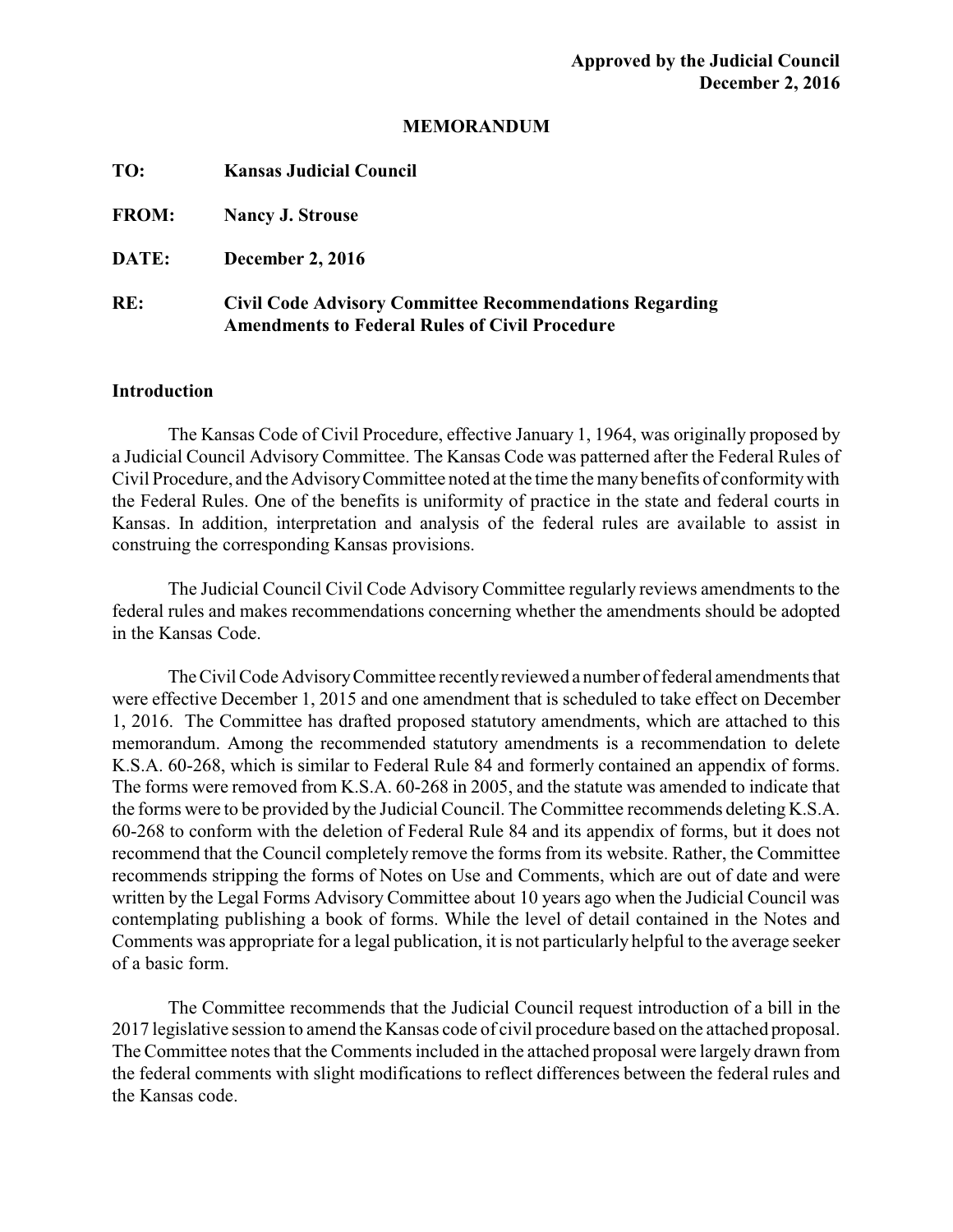**60-102. Construction.** The provisions of this act shall be liberally construed, and administered, and employed by the court and the parties to secure the just, speedy and inexpensive determination of every action and proceeding.

### **COMMENT**

K.S.A. 60-102 is amended to emphasize that just as the court should construe and administer these rules to secure the just, speedy, and inexpensive determination of every action, so the parties share the responsibility to employ the rules in the same way.

## **60-206. Time, computation and extension; accessibility of court; definitions.**

\*\*\*\*\*

(d) *Additional time after certain kinds of service*. When a party may or must act within a specified time after service being served and service is made under subsections K.S.A. 60- $205(b)(2)(C)$  (mail), or (D) (leaving with the clerk),  $(E)$  or  $(F)$  of K.S.A. 60-205, and amendments thereto, three days are added after the period would otherwise expire under subsection (a).

### **COMMENT**

K.S.A. 60-206(d) is amended to remove service bytelefacsimile communication and electronic means under K.S.A.  $60-205(b)(2)(E)$  and  $(F)$  from the modes of service that allow 3 added days to act after being served. K.S.A. 60-205(b) is different from Federal Rule 5(b) in that the Federal Rule does not list service by telefacsimile and has a subsection for service by "other means consented to." The Committee believes that service by telefacsimile is a form of service by electronic means and the reasons to disallow the extra 3 days for electronic service are equally applicable to service by fax.

When electronic forms of service were added to the statute, there were concerns that transmission might be delayed for some time, and particular concerns that incompatible systems might make it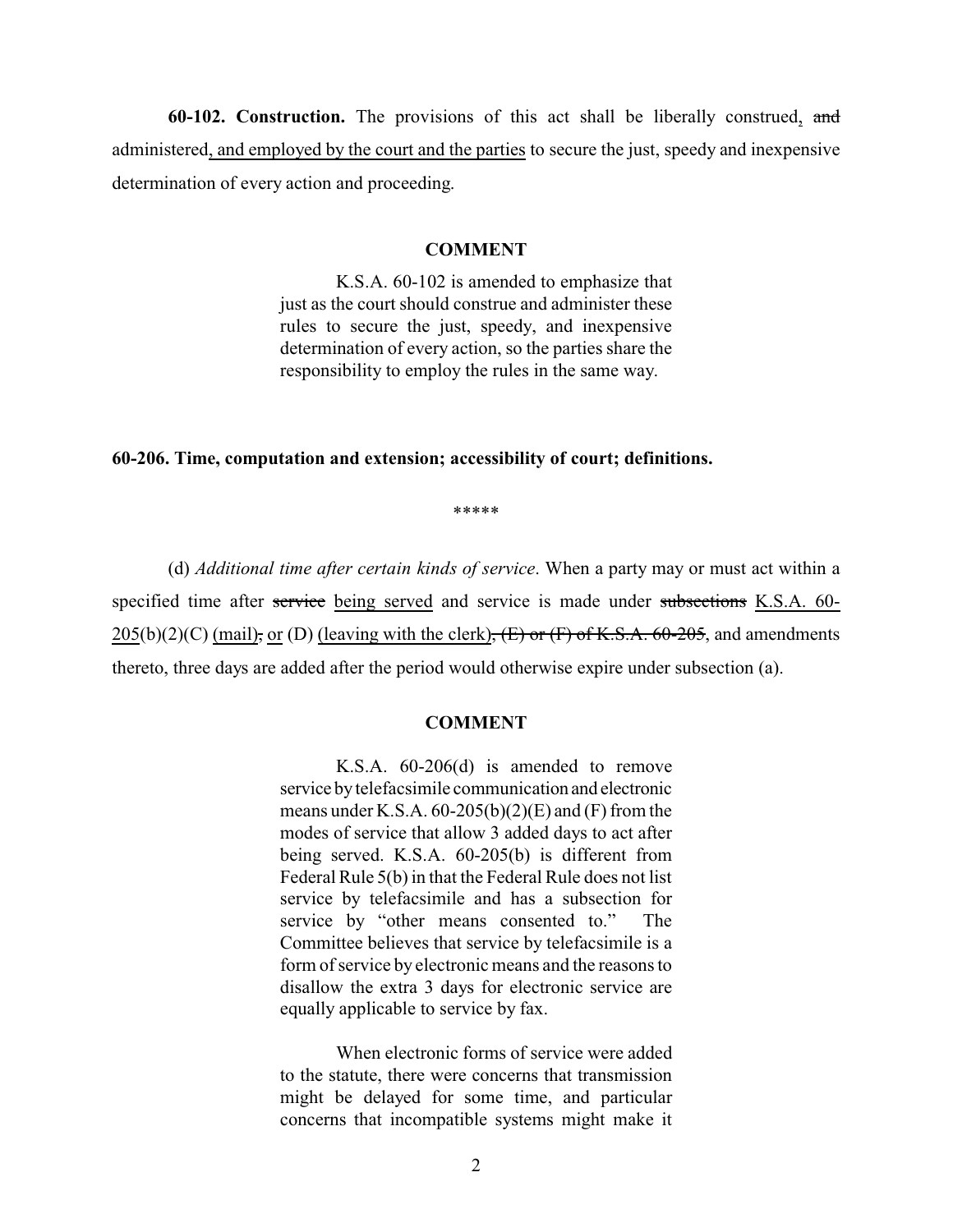difficult or impossible to open attachments. These concerns have been substantially alleviated by advances in technology and in widespread skill in using electronic transmission.

Diminution of the concerns that prompted the decision to allow the 3 added days for fax and electronic transmission is not the only reason for discarding this indulgence. Many statutes have been changed to ease the task of computing time by adopting 7-, 14-, 21-, and 28-day periods that allow "day-of-the-week" counting. Adding 3 days at the end complicated the counting and increased the occasions for further complication by invoking the provisions that apply when the last day is a Saturday, Sunday, or legal holiday.

A potential ambiguity was created by 2010 amendments which substituted "after service" for the earlier references to acting after service "upon such party" if a paper or notice "is served upon such party" by the specified means. "[A]fter service" could be read to refer not only to a party that has been served but also to a party that has made service. That reading would mean that a party that is allowed a specified time to act after making service can extend the time by choosing one of the means of service specified in the statute, something that was never intended by the original statute or the amendment. Statutes setting a time to act after making service include K.S.A. 60-  $214(a)(1), 60-215(a)(1)(A),$  and  $60-238(b)(1)$ . "[A]fter being served" is substituted for "after service" to dispel any possible misreading.

#### **60-216. Pretrial conferences; case management conference**.

\*\*\*\*\*

(b) *Case management conference.* In any action, the court must on the request of any party, or may without a request, conduct a case management conference with attorneys and any unrepresented parties. The court must schedule the conference as soon as possible. The conference must be conducted within 45 days after the filing of an answer, unless the court extends the time to meet the needs of the case.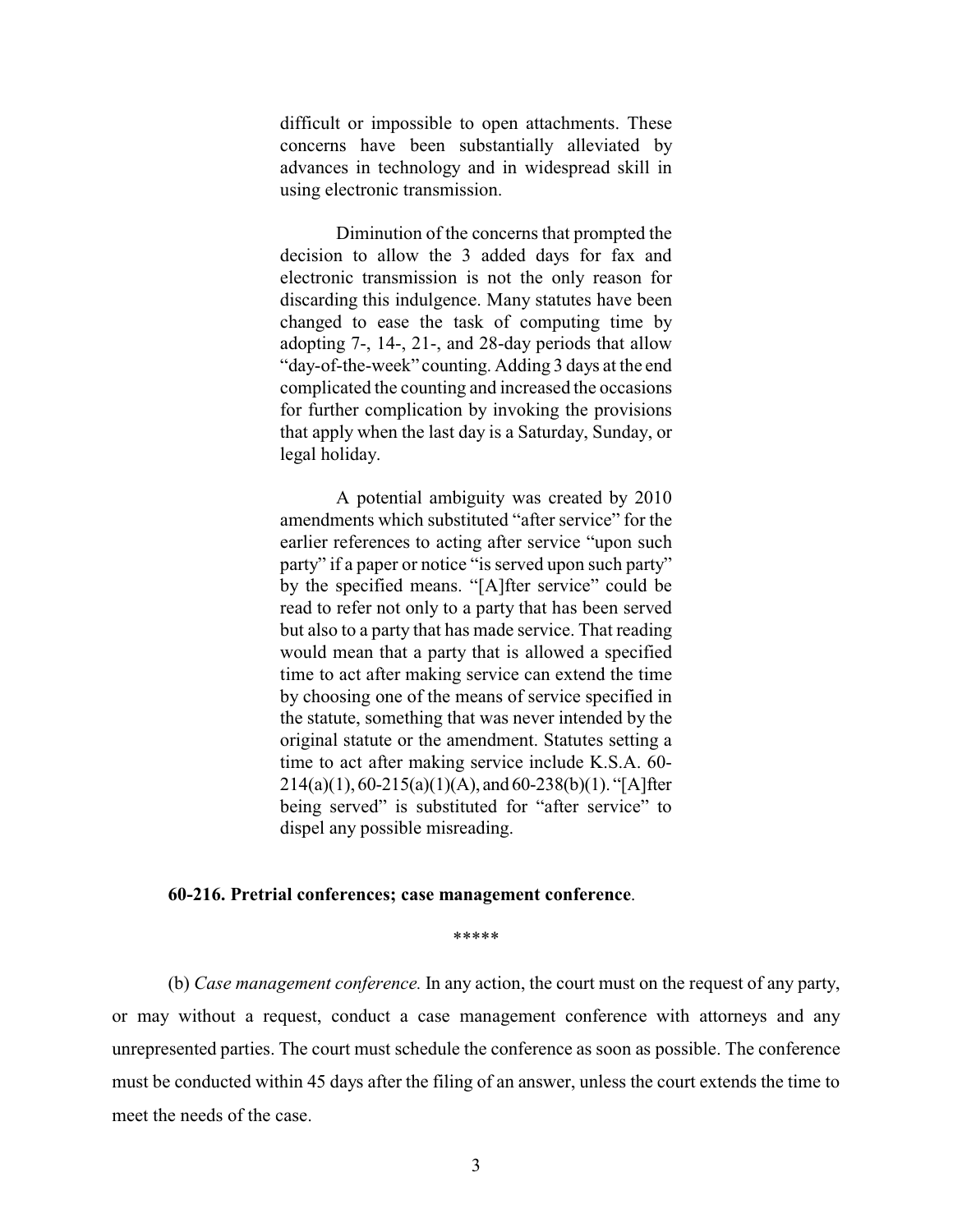(1) At a case management conference the court must consider and take appropriate action on the following matters:

\*\*\*\*\*

- (E) determining issues relating to disclosure,  $\sigma$ r discovery, or preservation of electronically stored information, including the form or forms in which it should be produced;
- (F) determining issues relating to claims of privilege or of protection as trial-preparation material, including, if the parties agree on a procedure to assert such claims after production, whether to ask the court to include their agreement in an order any agreements the parties reach for asserting claims of privilege or of protection as trial-preparation material after information is produced, including agreements reached under K.S.A. 60-426a and amendments thereto;
- (G) requiring completion of discovery within a definite number of days after the conference has been conducted;
- (H) setting deadlines for filing motions, joining parties and amendments to the pleadings;
- (I) setting the date or dates for conferences before trial, a final pretrial conference, and trial; and
- (J) such other matters as are necessary for the proper management of the action.

### \*\*\*\*\*

### **COMMENT**

K.S.A. 60-216 is slightly different from Federal Rule 16. The differences are mainly in terminology as similar issues are handled in Kansas case management conferences that are covered under the Federal Rules in pretrial conferences.

Matters on which the court must take appropriate action at a case management conference are identified in K.S.A. 60-216(b)(1). Subsection  $(b)(1)(E)$  is amended to provide for consideration of preservation of electronically stored information, recognizing that a duty to preserve discoverable information may arise before an action is filed.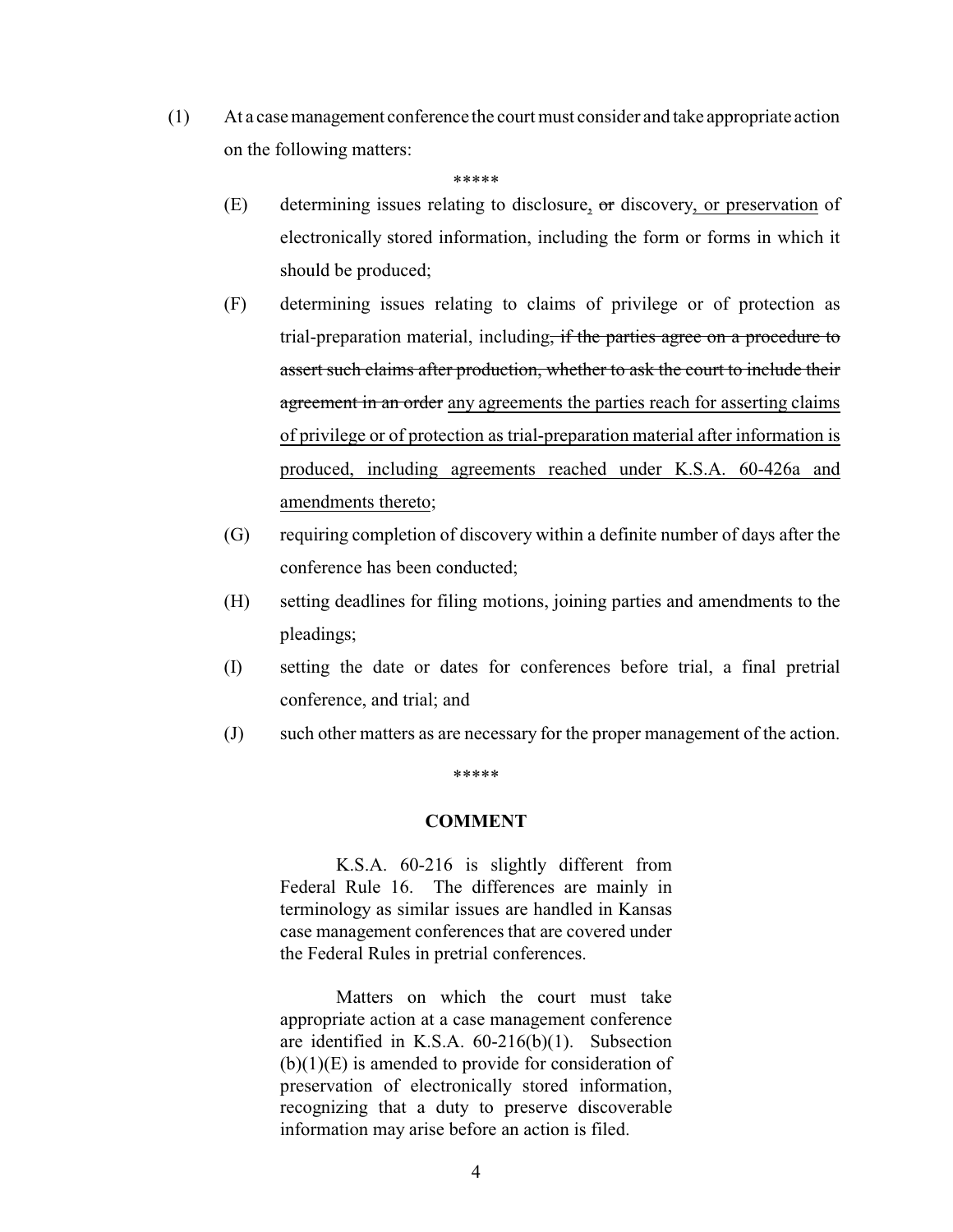K.S.A.  $60-216(b)(1)(F)$  is amended to include agreements incorporated in a court order under K.S.A. 60-426a controlling the effects of disclosure of information covered by attorney-client privilege.

### **60-226. General provisions governing discovery.**

\*\*\*\*\*

- (b) *Discovery scope and limits.*
- (1) *Scope in general*. Unless otherwise limited by court order, the scope of discovery is as follows: Parties may obtain discovery regarding any nonprivileged matter that is relevant to the subject matter involved in the action, whether it relates to any party's claim or defense and proportional to the needs of the case, considering the importance of the issues at stake in the action, the amount in controversy, the parties' relative access to relevant information, the parties' resources, the importance of the discovery in resolving the issues, and whether the burden or expense of the proposed discovery outweighs its likely benefit. Information within this scope of discovery need not be admissible in evidence to be discoverable. <del>, including the existence,</del> description, nature, custody, condition and location of any documents or other tangible things and the identity and location of persons who know of any discoverable matter. Relevant information need not be admissible at the trial if the discovery appears reasonably calculated to lead to the discovery of admissible evidence.
- (2) *Limitations on frequency and extent*.
	- (A) On motion, or on its own, the court may limit the frequency or extent of discoverymethods otherwise allowed bythe rules of civil procedure and must do so if it determines that:

\*\*\*\*\*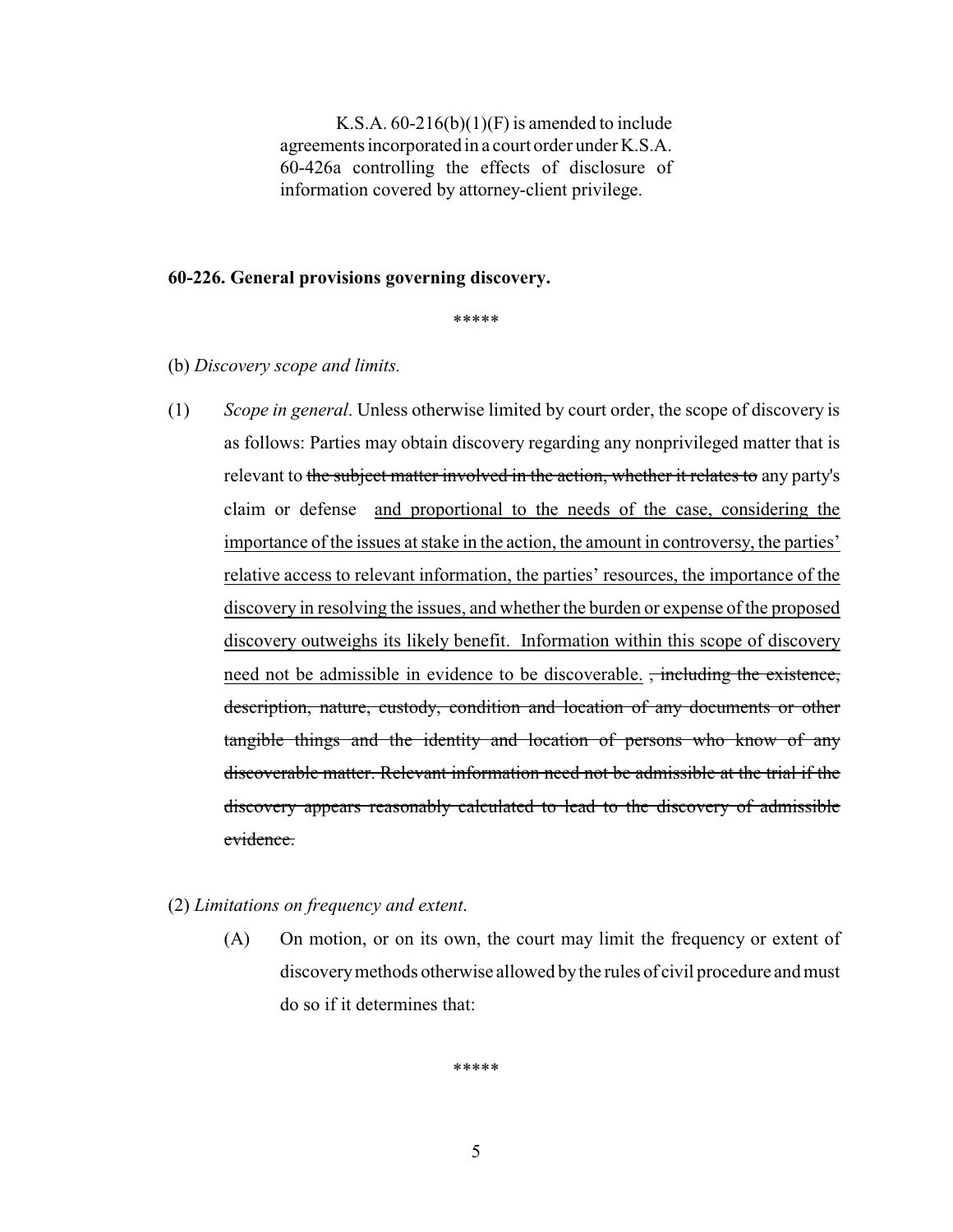(iii) the burden or expense of the proposed discovery is outside the scope permitted by subsection  $(b)(1)$  outweighs its likely benefit, considering the needs of the case, the amount in controversy, the parties' resources, the importance of the issues at stake in the action and the importance of the proposed discovery in resolving the issues.

\*\*\*\*\*

## (c) *Protective orders*.

- (1) *In general*. A party or any person from whom discovery is sought may move for a protective order in the court where the action is pending, as an alternative on matters relating to a deposition, in the district court where the deposition will be taken. The motion must include a certification that the movant has in good faith conferred or attempted to confer with other affected parties in an effort to resolve the dispute without court action and must describe the steps taken by all attorneys or unrepresented parties to resolve the issues in dispute. The court may, for good cause, issue an order to protect a party or person from annoyance, embarrassment, oppression or undue burden or expense, including one or more of the following:
	- (A) Forbidding the disclosure or discovery;
	- (B) specifying terms, including time and place or the allocation of expenses, for the disclosure or discovery;

\*\*\*\*\*

(d) *Sequence of discovery*. Unless, on motion, the parties stipulate or the court orders otherwise for the parties' and witnesses' convenience and in the interests of justice:

- (1) Methods of discovery may be used in any sequence; and
- (2) discovery by one party does not require any other party to delay its discovery.

\*\*\*\*\*

## **COMMENT**

Information is discoverable under revised K.S.A.  $60-226(b)(1)$  if it is relevant to any party's claim or defense and is proportional to the needs of the case. The considerations that bear on proportionality are moved from present subsection  $(b)(2)(A)(iii)$  because they are more accurately an integral part of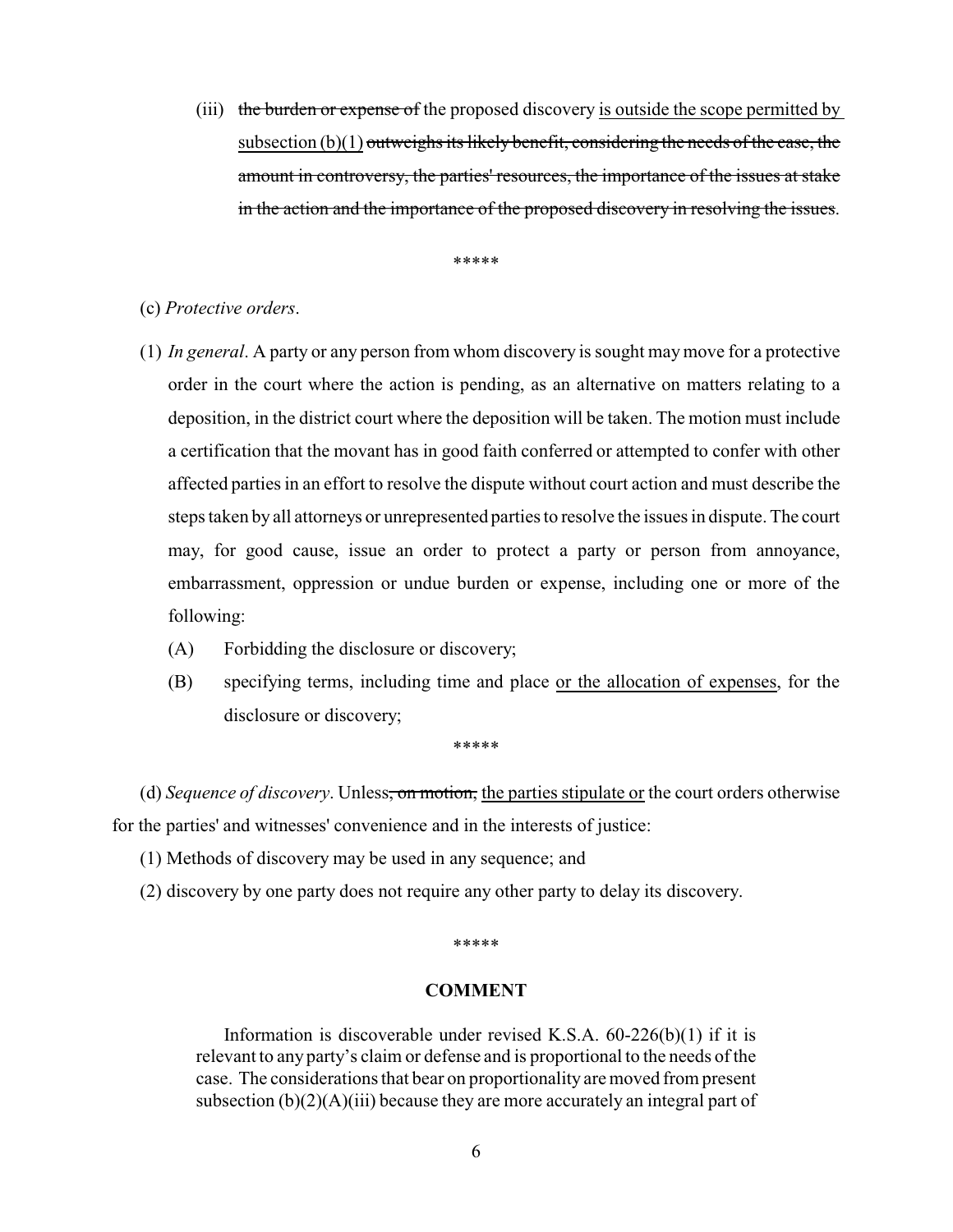determining the scope of discovery. This change is not intended to permit the opposing party to refuse discovery simply by making a boilerplate objection that it is not proportional. The parties and the court have a collective responsibility to consider the proportionality of all discovery and consider it in resolving discovery disputes.

A portion of present subsection (b)(1) is omitted from the proposed revision. After allowing discovery of anymatter relevant to any party's claim or defense, the present provision adds: "including the existence, description, nature, custody, condition and location of any documents or other tangible things and the identity and location of persons who know of any discoverable matter." Discovery of such matters is so deeply entrenched in practice that it is no longer necessary to clutter the statute with these examples. The discovery identified in these examples should still be permitted under the revised subsection when relevant and proportional to the needs of the case.

Federal Rule 26(b)(1) has been amended to delete the ability of the court, for good cause, to order discovery of "any matter relevant to the subject matter involved in the action." Currently, K.S.A. 60-226(b)(1) extends the scope of discovery to any matter relevant to the subject matter, without the need for a court order for good cause, as was the federal rule before its 2000 amendment, which Kansas has not yet adopted. That language is now deleted. Proportional discoveryrelevant to anyparty's claim or defense suffices, given a proper understanding of what is relevant to a claim or defense.

The former provision for discovery of relevant but inadmissible information that appears "reasonably calculated to lead to the discovery of admissible evidence" is also deleted and is replaced by a more direct statement. Discoveryof nonprivileged information not admissible in evidence remains available so long as it is otherwise within the scope of discovery.

K.S.A.  $60-226(b)(2)(A)(3)$  is amended to reflect the transfer of the considerations that bear on proportionality to current subsection (b)(1). The court still must limit the frequency or extent of proposed discovery, on motion or on its own, if it is outside the scope permitted by subsection  $(b)(1)$ .

K.S.A.  $60-226(c)(1)(B)$  is amended to include an express recognition of protective orders that allocate expenses for disclosure or discovery. Authority to enter such orders is included in the present statute, and courts already exercise this authority. Explicit recognition will forestall the temptation some parties may feel to contest this authority. Recognizing the authority does not imply that cost-shifting should become a common practice. Courts and parties should continue to assume that a responding party ordinarily bears the cost of responding.

K.S.A. 60-226(d) is amended to recognize that the parties may stipulate to case-specific sequences of discovery.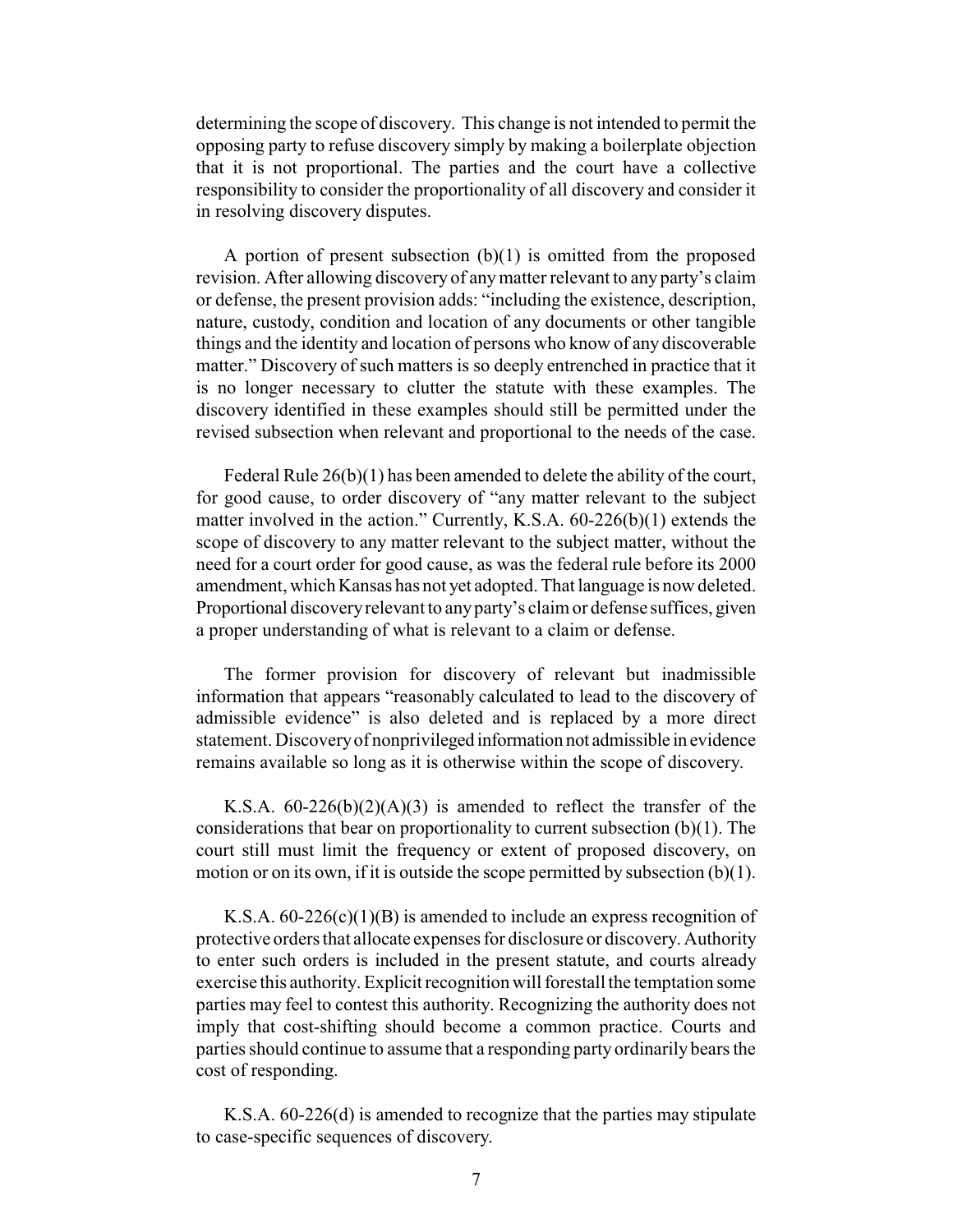#### **60-230. Depositions by oral examination; requirements; examination; copies; attendance.**

- (a) *When a deposition may be taken.*
- (1) *Without leave*. A party may, by oral questions, depose any person including a party, without leave of court except as provided in subsection (a)(2). The deponent's attendance may be compelled by subpoena under K.S.A. 60-245, and amendments thereto.
- (2) *With leave*. A party must obtain leave of court, and the court must grant leave to the extent consistent with subsections (b)(1) and (2) of K.S.A. 60-226, and amendments thereto:

## \*\*\*\*\*

#### **COMMENT**

K.S.A. 60-230 is amended in parallel with K.S.A. 60-231 to reflect the recognition of proportionality in K.S.A. 60-226(b)(1).

## **60-231. Depositions by written questions.**

- (a) *When a deposition may be taken.*
- (1) *Without leave*. A party may, by written questions, depose any person, including a party, without leave of court except as provided in subsection (a)(2). The deponent's attendance may be compelled by subpoena under K.S.A. 60-245, and amendments thereto.
- (2) *With leave*. A party must obtain leave of court, and the court must grant leave to the extent consistent with subsections (b)(1) and (2) of K.S.A. 60-226, and amendments thereto:

#### \*\*\*\*\*

## **COMMENT**

K.S.A. 60-231 is amended in parallel with K.S.A. 60-230 to reflect the recognition of proportionality in K.S.A. 60-226(b)(1).

**60-234. Production of documents, electronically stored information, tangible things and entry onto land for inspection and other purposes.**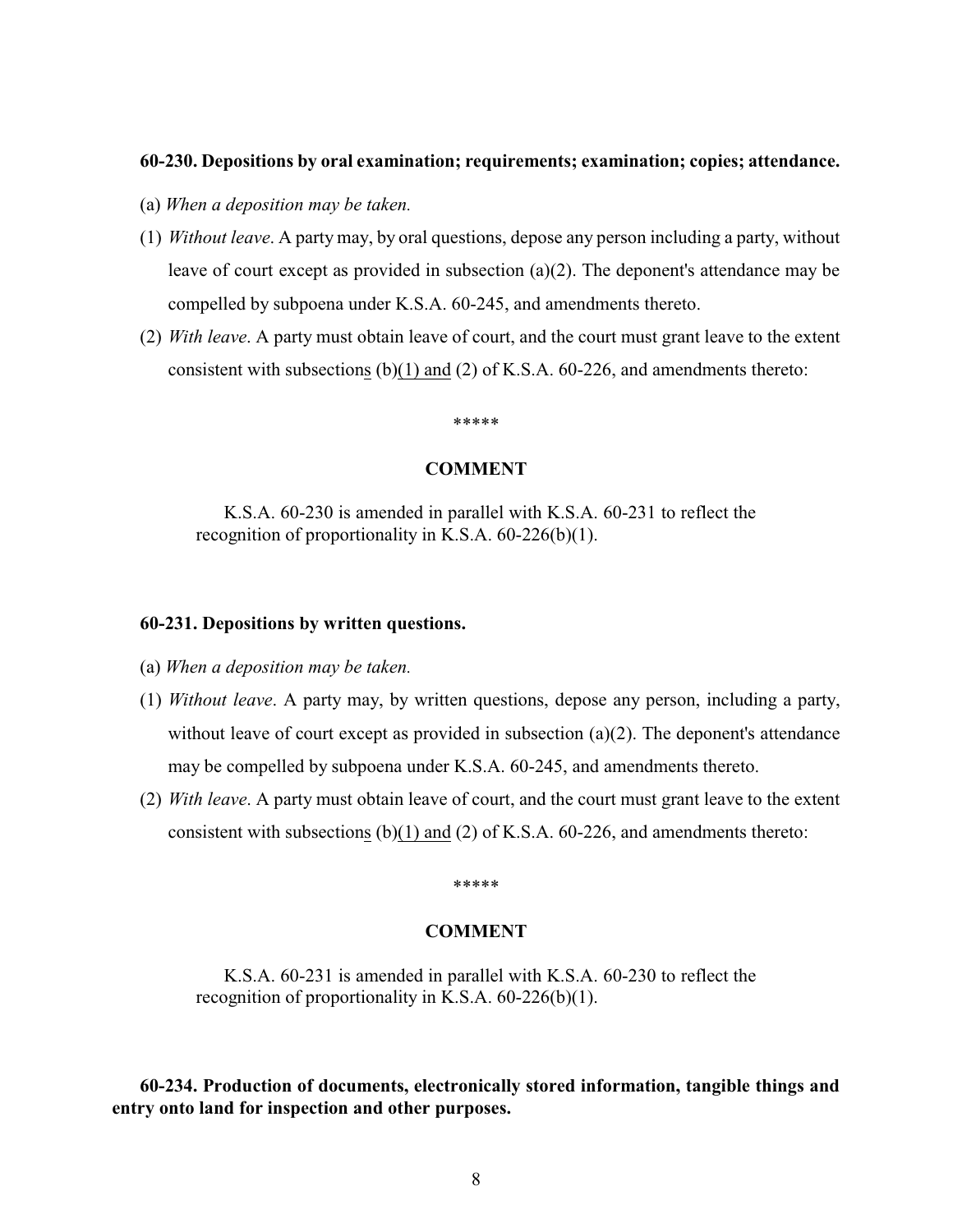\*\*\*\*\*

(b) *Procedure*. The request may be served on the plaintiff after commencement of the action and on any other party with or after service of process on that party.

\*\*\*\*\*

- (2) *Responses and objections*.
	- (A) *Time to respond*. The party to whom the request is directed must respond in writing within 30 days after being served, except that a defendant may serve a response within 45 days after being served with process. A shorter or longer time may be stipulated to under K.S.A. 60-229, and amendments thereto, or be ordered by the court.
	- (B) *Responding to each item*. For each item or category, the response must either state that inspection and related activities will be permitted as requested or state an objection with specificity the grounds for objecting to the request, including the reasons. The responding party may state that it will produce copies of documents or of electronicallystored information instead of permitting inspection. The production must then be completed no later than the time for inspection specified in the request or another reasonable time specified in the response.
	- (C) *Objections*. An objection must state whether any responsive materials are being withheld on the basis of that objection. An objection to part of a request must specify the part and permit inspection of the rest.

#### \*\*\*\*\*

# **COMMENT**

K.S.A. 60-234(b)(2)(B) is amended to require that objections to requests under the statute be stated with specificity. This provision adopts the language of K.S.A. 60-233(b)(4), eliminating any doubt that less specific objections might be suitable.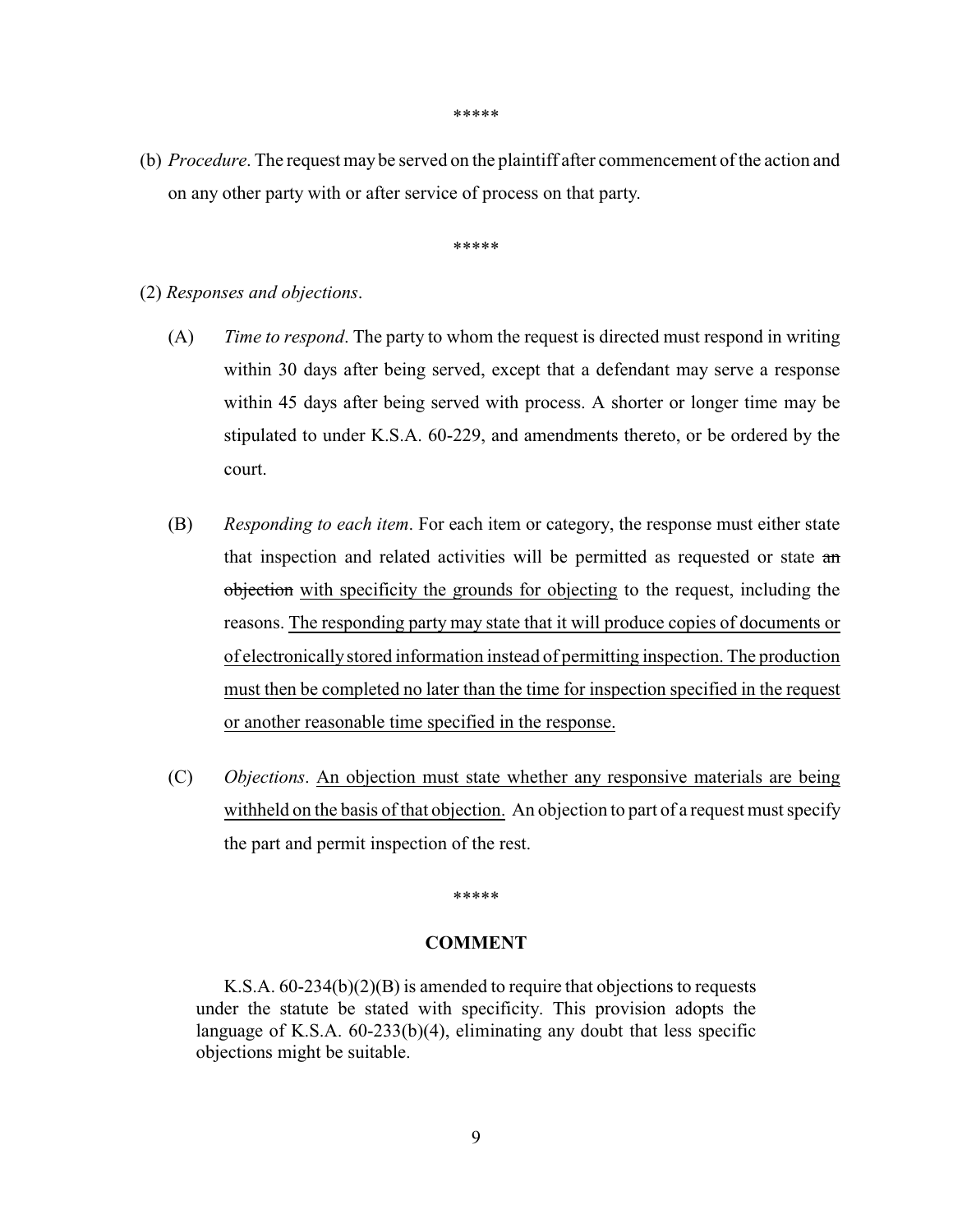K.S.A. 60-234(b)(2)(B) is further amended to reflect the common practice of producing copies of documents or electronically stored information rather than simply permitting inspection.

K.S.A.  $60-234(b)(2)(C)$  is amended to provide that an objection to a request under the statute must state whether anything is being withheld on the basis of the objection. This amendment should end the confusion that frequently arises when a producing party states several objections and still produces information, leaving the requesting party uncertain whether any relevant and responsive information has been withheld on the basis of the objection.

## **60-237. Compelling discovery; failure to comply; sanctions.**

(a) *Motion for an order compelling disclosure or discovery.*

\*\*\*\*\*

(3) *Specific motions.*

\*\*\*\*\*

(B) *To compel a discovery response.* A party seeking discovery may move for an order compelling an answer, designation, production or inspection. This motion may be made if:

\*\*\*\*\*

(iv) a party fails to produce documents or fails to respond that inspection will be permitted, or fails to permit inspection, as requested under K.S.A. 60-234, and amendments thereto.

\*\*\*\*\*

(e) *Failure to provide preserve electronically stored information*. Absent exceptional circumstances, a court may not impose sanctions under this article on a party for failing to provide electronically stored information lost as a result of the routine, good-faith operation of an electronic information system. If electronically stored information that should have been preserved in the anticipation or conduct of litigation is lost because a party failed to take reasonable steps to preserve it, and it cannot be restored or replaced through additional discovery, the court: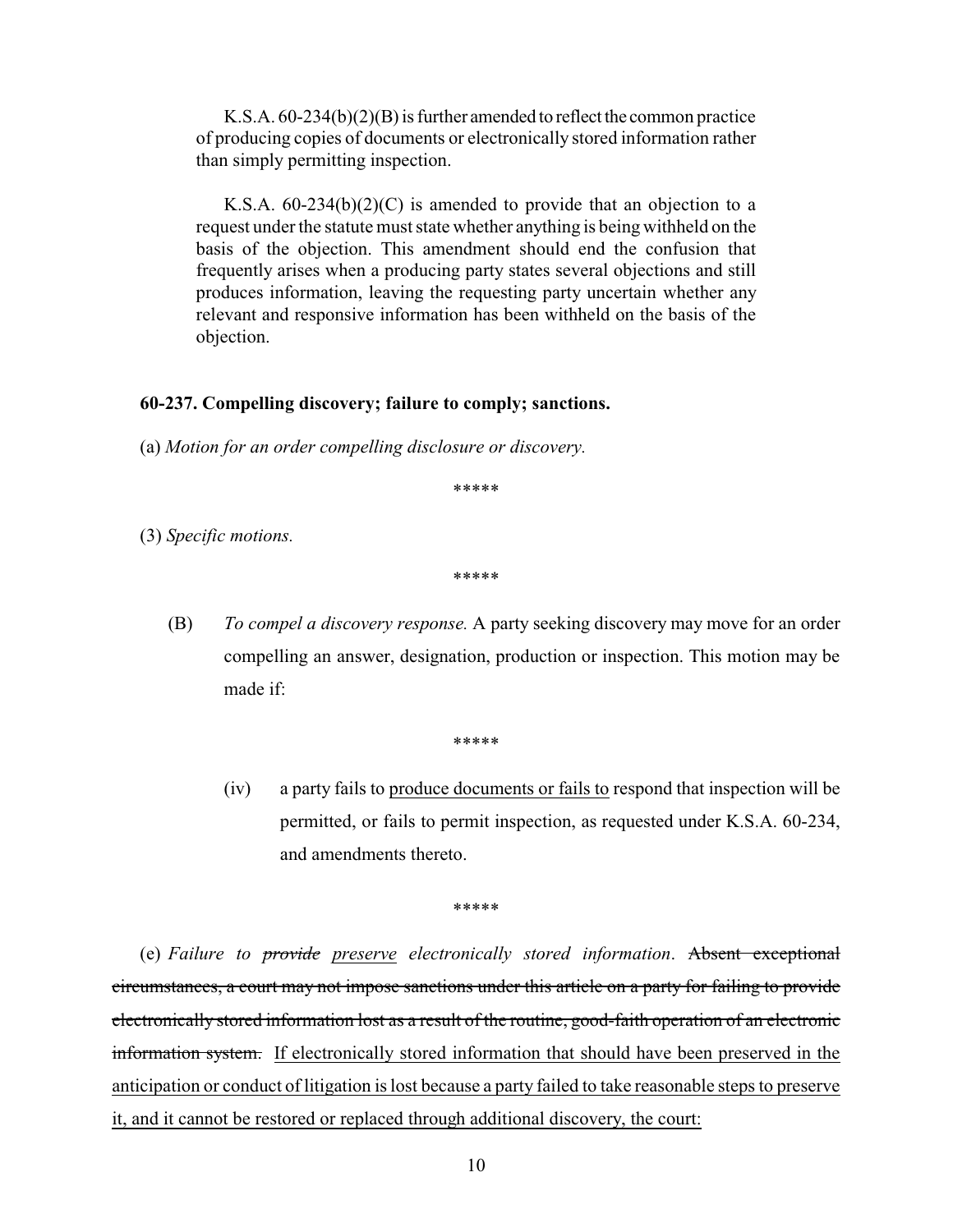- (1) upon finding prejudice to another party from loss of the information, mayorder measures no greater than necessary to cure the prejudice; or
- (2) only upon finding that the party acted with the intent to deprive another party of the information's use in the litigation may:
	- (A) presume that the lost information was unfavorable for the party;
	- (B) instruct the jury that it may or must presume the information was unfavorable to the party; or
	- (C) dismiss the action or enter a default judgment.

### **COMMENT**

K.S.A. 60-237(a)(3)(B)(iv) is amended to reflect the common practice of producing copies of documents or electronically stored information rather than simply permitting inspection. This change brings subparagraph (iv) into line with paragraph (B), which provides a motion for an order compelling "production or inspection."

The language stricken in K.S.A. 60-237(e) was added in 2010 and has not adequately addressed the serious problems resulting from the continued exponential growth in the volume of electronically stored information. In Federal courts, variations in standards for imposing sanctions or curative measures on parties that fail to preserve electronically stored information have caused litigants to expend excessive effort and money on preservation in order to avoid the risk of severe sanctions if a court finds they did not do enough.

The new language in K.S.A. 60-237(e) authorizes and specifies measures a court may employ if the lost information should have been preserved in the anticipation or conduct of litigation and the party failed to take reasonable steps to preserve it.

A court may resort to measures under subsection (e)(1) only upon finding prejudice to another party from loss of the information. Once a finding of prejudice from loss of the information is made, the court is authorized to employ measures "no greater than necessary to cure the prejudice." The severity of given measures must be calibrated in terms of their effect on the particular case. Much is entrusted to the court's discretion.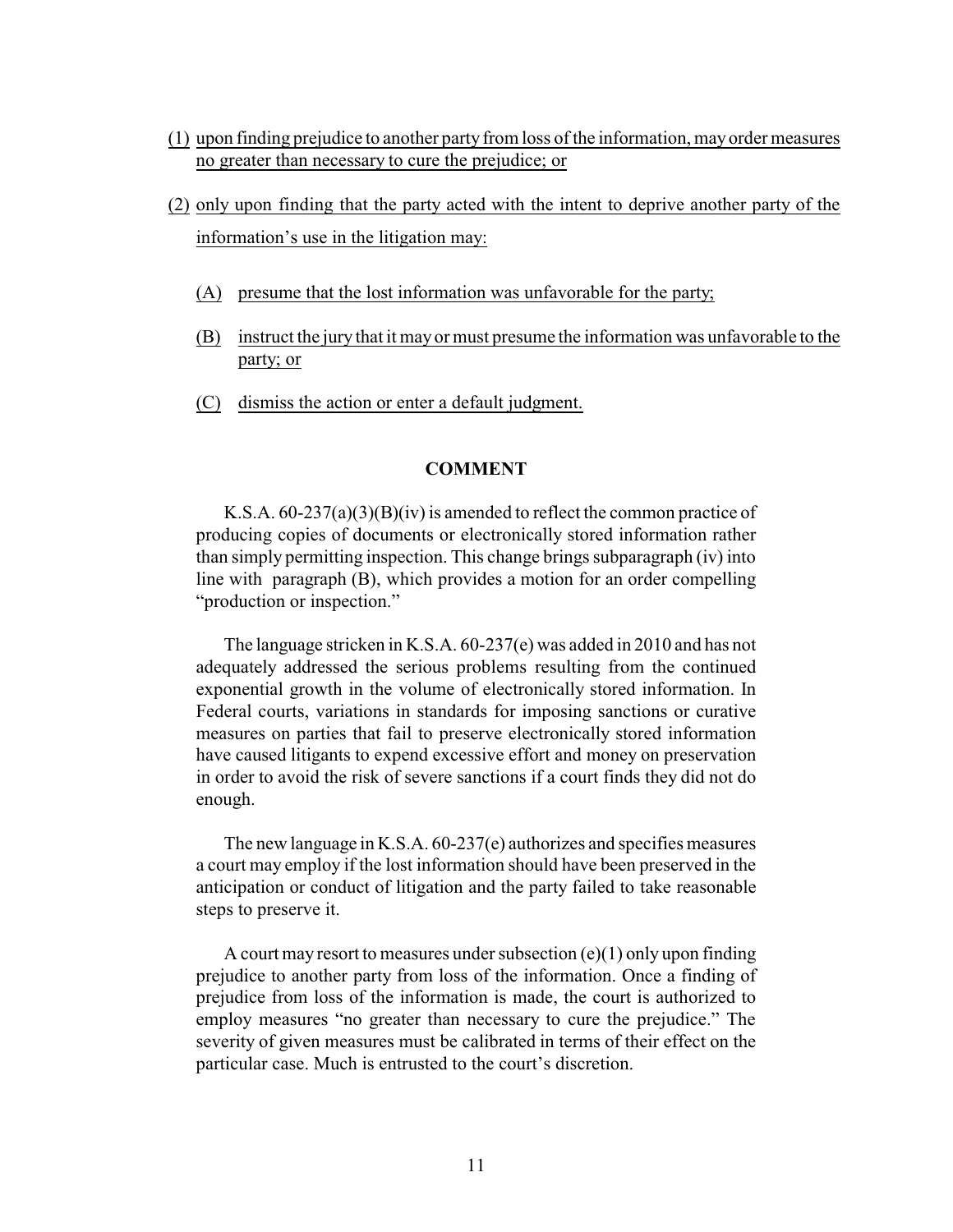Subdivision (e)(2) applies to jury instructions that permit or require the jury to presume or infer that lost information was unfavorable to the party that lost it. Thus, it covers any instruction that directs or permits the jury to infer from the loss of information that it was in fact unfavorable to the party that lost it. The subdivision does not apply to jury instructions that do not involve such an inference. For example, subdivision (e)(2) would not prohibit a court from allowing the parties to present evidence to the jury concerning the loss and likely relevance of information and instructing the jury that it may consider that evidence, along with all the other evidence in the case, in making its decision. These measures, which would not involve instructing a jury it may draw an adverse inference from loss of information, would be available under subdivision  $(e)(1)$  if no greater than necessary to cure prejudice. In addition, subdivision (e)(2) does not limit the discretion of courts to give traditional missing evidence instructions based on a party's failure to present evidence it has in its possession at the time of trial.

Courts should exercise caution in using the measures specified in subsection (e)(2). Finding an intent to deprive another party of the lost information's use in the litigation does not require a court to adopt any of the measures listed in subsection  $(e)(2)$ . The remedy should fit the wrong, and the severe measures authorized by this subsection should not be used when the information lost was relatively unimportant or lesser measures such as those specified in subsection  $(e)(1)$  would be sufficient to redress the loss.

## **60-255. Default.**

\*\*\*\*\*

(b) *Setting aside a default judgment*. The court may set aside a final default judgment under subsection (b) of K.S.A. 60-260 and K.S.A. 60-309, and amendments thereto.

## **COMMENT**

K.S.A. 60-255(b) is amended to make plain the interplay between K.S.A. 60-254(b), 60-255(b), and 60-260(b). A default judgment that does not dispose of all of the claims among all parties is not a final judgment unless the court directs entry of final judgment under K.S.A. 60-254(b). Until final judgment is entered, K.S.A. 60-254(b) allows revision of the default judgment at any time. The demanding standards set by K.S.A. 60-260(b) apply only in seeking relief from a final judgment.